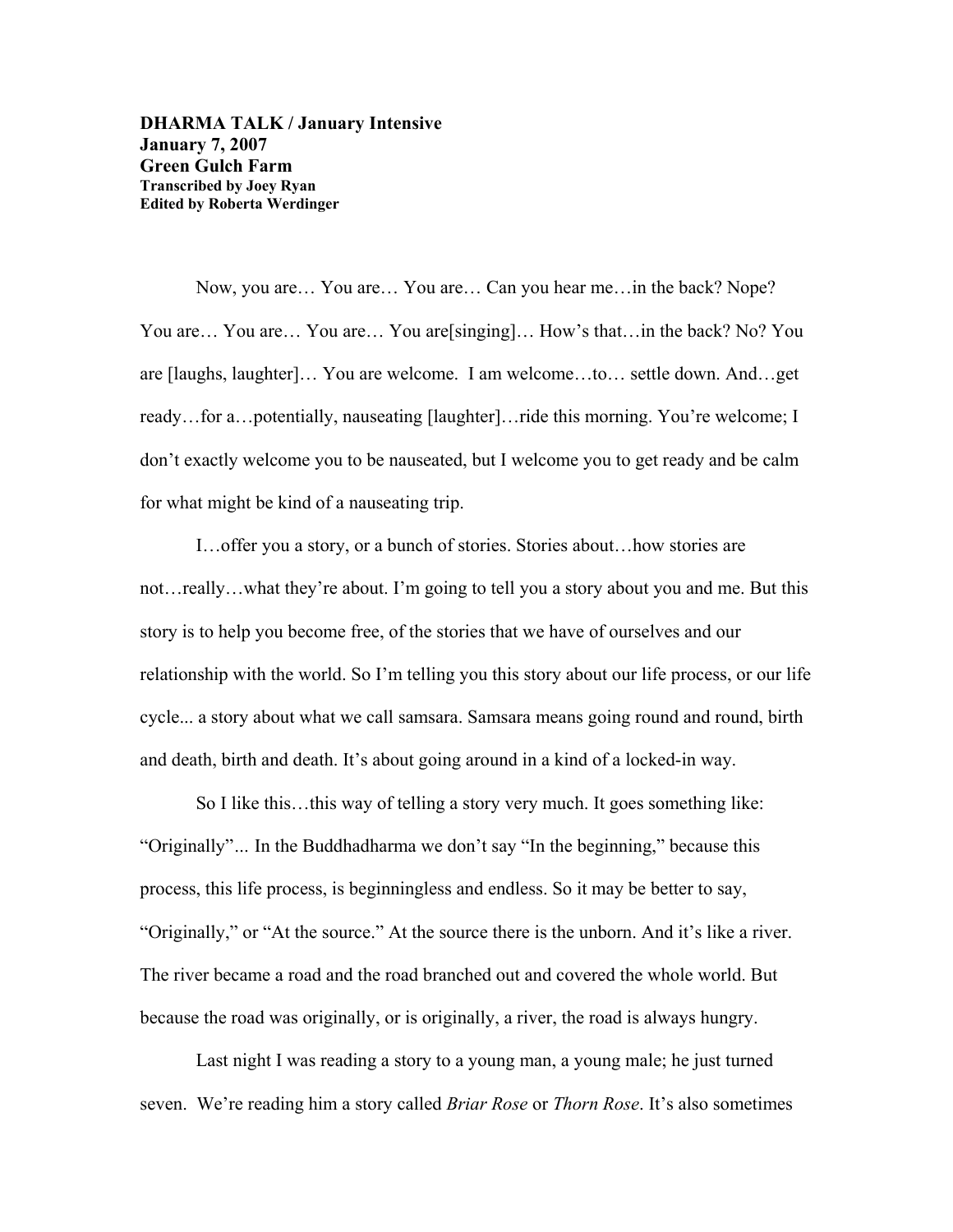called *Sleeping Beauty*. It's a story about consciousness, also. Do you know the story of *Sleeping Beauty*? It's about something very precious, something wonderful -- a living river. If we don't invite all the fairies to the birthday party one of them will put us to sleep for a hundred years, will actually try to kill us. Anyway, after a hundred years we can wake up, and live happily ever after. So, that's the story we told the little boy last night. Now this morning I'll tell you this similar story about going to sleep in the river and how we can wake up.

Originally, or beginninglessly, at the origin there is unconstructedness in stillness. There is immediate realization. Then the unconstructedness is covered by mental constructions which we can grasp on to. But because these mental constructions are originally a river they're always hungry, always desiring.

The source of our life is always here, right now, like a river. There's actually no way to get hold of the river, even though we're completely supported by it. We support it, it supports us, this is our life, but we're afraid of this world of change. And we know what to do about that: build a road, cover it with thought constructions. We've assuaged our fears because now we can hold on and maybe we'll survive. But we want to go back to the river, back to the actual world of living, pulsing change.

 Living in the river we want to maintain ourselves. We want permanence. We want to stop the flow and change. So we project a story upon it with our mind. But then again, we want to change. We desire transformation. We desire improvement. We desire other than we are. That's because we *are* other than we are. We're not really a road. We're not really our thought constructions, or the stories we use to cope with change. If we start to get what we desire, we get scared and try to then project upon it to get hold of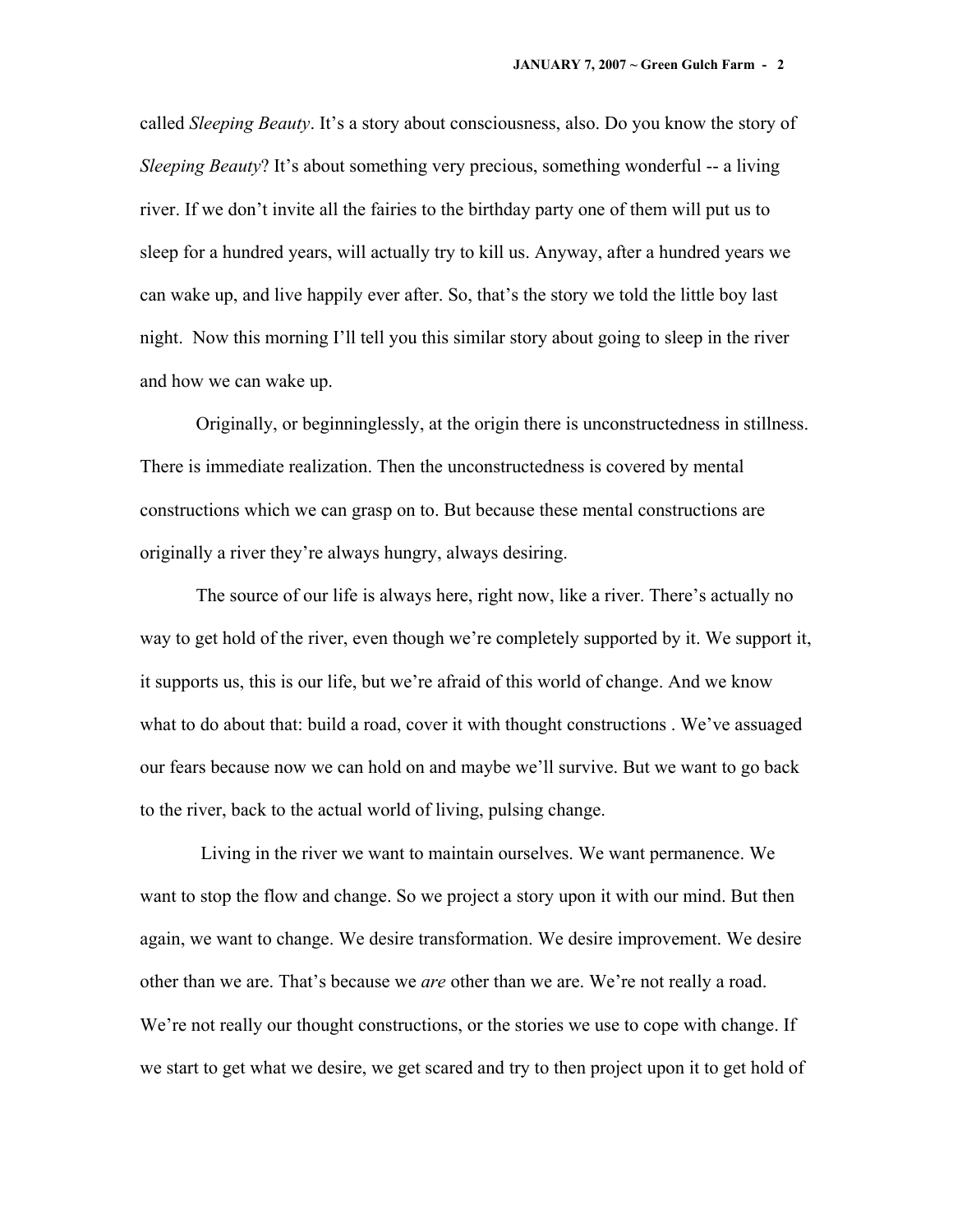it again. Because what we are is actually completely ungraspable. Nobody can get hold of us. We can't get hold of anybody else. And we love that. But we're afraid of it. So, forget this wonderful thing, put it in a box, and now we're not so afraid. But then we want what's in the box--that changing, pulsing life.

So round and round we go...trying to keep things from changing and being somewhat successful for a little while. Then we're yearning for life, desiring to go back to the river. We're always hungry when we're living in the world of thought constructions. I should say we're always hungry when we live in the world of thought constructions and hold on to them as being what they're covering. If we just see them as thought constructions and don't forget that that's what they are, then we don't have so much desire.

Whether we are conscious of it or not, there's a deep desire to return to experience which is this flow. The source cannot be grasped and we want to go and be with what cannot be grasped. The poet, Conrad Aiken, wrote a poem to a Chinese poet named Li Po. The end of the poem goes, "Each morning we devour the unknown. Each day we find, and take, and spill, or spend, or lose the sunflower splendor of which none knows the source." We have a practice here of getting up early in the morning. Real early. In the dark. Then somehow flowing out of bed. After that sitting in meditation in hopes of meeting the sunflower before we devour it…before we eat the unknown and lose it. There's a little while there in the morning when you can maybe catch the river before the road gets replaced.

In our unenlightened state we are sometimes called sentient beings. That means we are sensing, sensuous beings. We are sensuous bodies. And we live in a world that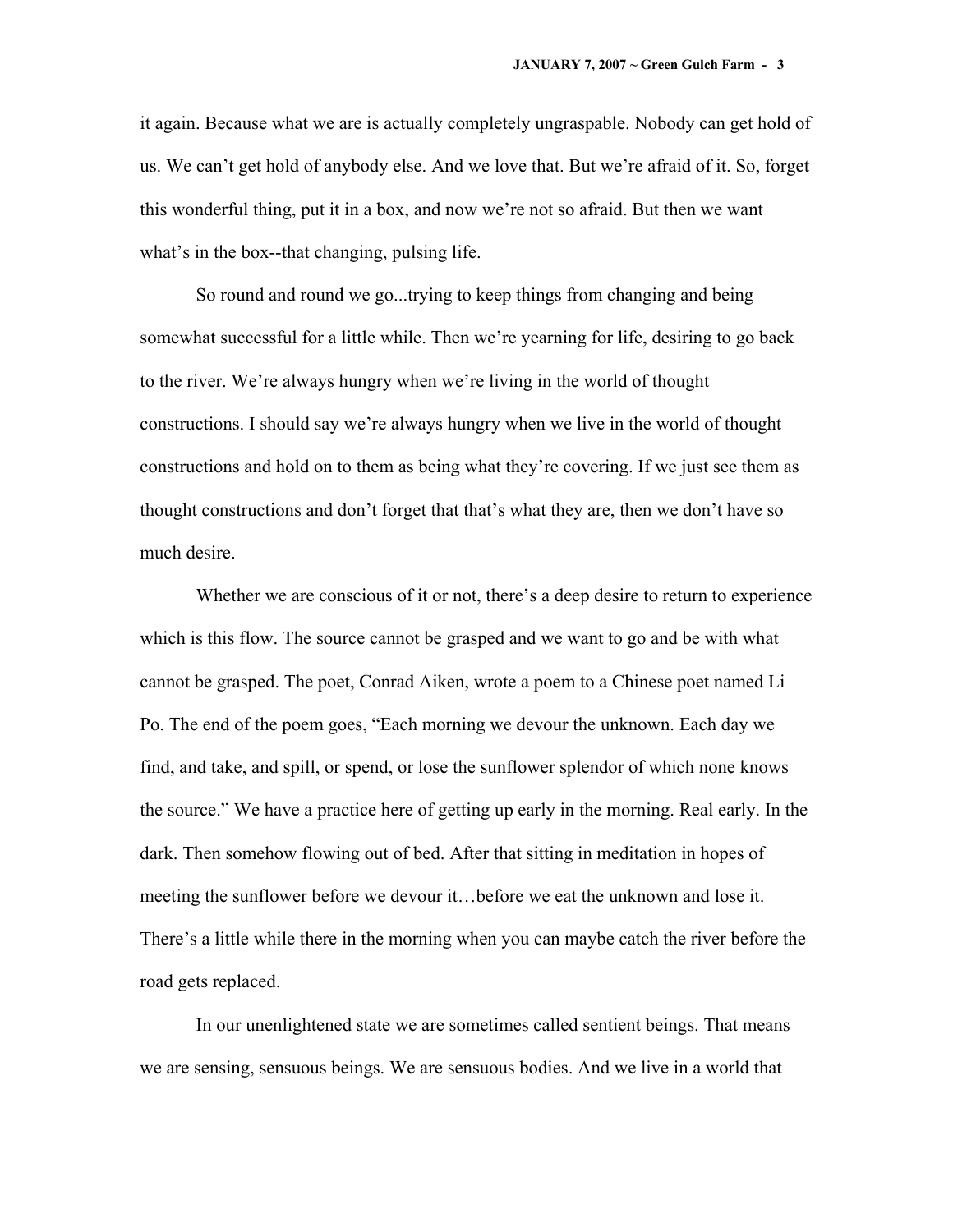touches us and wants us to touch it. It does touch us and we do sense it. And when we sense it, the world and us live together. That interplay between our sensual bodies and the world is our experience. Sometimes we say our experience is born of the interplay between our sensuous body and the sensible world. Another way to say it is our experience *is* the interplay itself.

We are born of the interplay. We *are* the interplay. We are not just our sense organs. I am not just my sense organs, which include eye, ear, nose, tongue, body and mind. My sense organs do not exist…unless they're functioning. And they don't function unless they're touched. What I am is actually not my body and my mind. I am the dance between my body and the world. And so are you. That's a story about you. And a story about me. According to this story, because this experience that you are right now is born of the interplay between you and the world, you're always changing. When the world changes you change. When you're born the world is born. And when you die, it dies. Our experience is the same as our knowing. Our knowing, our cognizing, our perceiving is the interplay between our bodies and the world. Our knowing, our perceiving, our life are synonymous. And all of these are constantly changing.

Again, once we have an experience, we have abilities to misinterpret and misconceive the process, and to project upon this process of interplay a grasper and a grasped, something that can grasp and something that is grasped. We can imagine that in this flowing relationship there is a constant grasper. Then that spreads to what's grasped. So we start to set up again the belief that this construction is actually substantial. Now we've got the road, because we interpret this interplay of grasper and grasped, knower and known, as having two parts. Our life doesn't have two parts *really*, it *is* the two parts.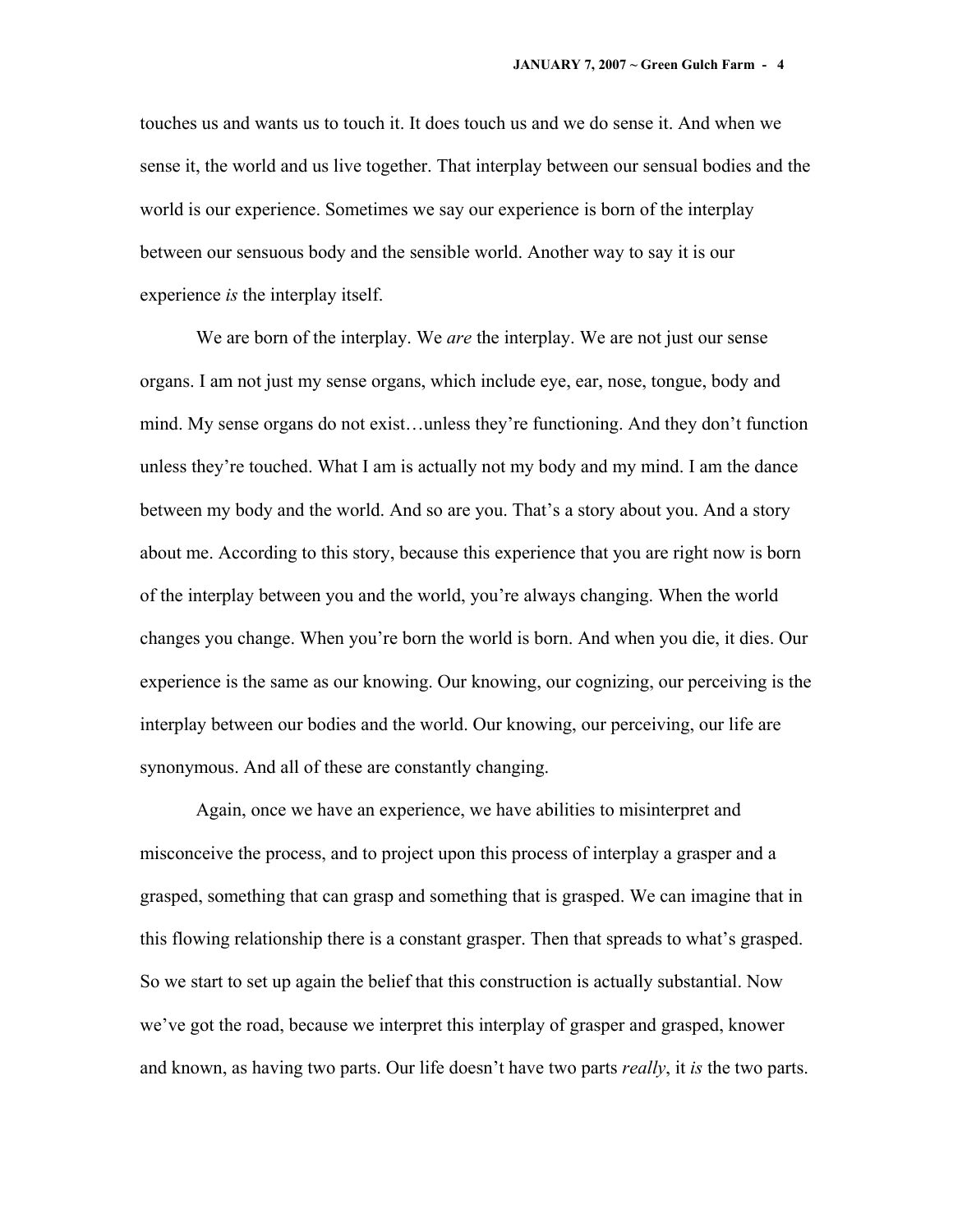It is the dance of the two parts. The extremely dynamic dance is the life, the knowing. Two people may be dancing, but the dance isn't the two people. And you can't get hold of the dance. If you get hold of the dance the dance is dead. The dance is a road. And then we yearn for the dance. Sometimes when we're actually dancing we say, Hey, I can actually tolerate a few seconds of not getting hold of the dance and just enjoy it. So that's why we like to dance.

It's possible, it is possible to wake up and enjoy the river—fearlessly, peacefully. I tell this story in hopes that by telling there will be the promotion of freedom from believing this story and all other stories. Tell the story of samsara in hopes of realizing what we call freedom and peace and the ability to act *from the river.*

So again: there's the river, then there's fear, then there's road-building, then there's desire to go back to the river, then there's fear, then there's road-building, then there's desire. So this is the cycle of samsara. Studying this cycle leads to understanding of it. And understanding of it leads to freedom from it, even while going through it.

Because of conscious or unconscious fear of change we grasp. Feeling successful at grasping, we desire change. Getting what we desire, we become afraid and try to grasp. This is again going round and round. Grasping is birth. Seeking change is death.

So we need to train ourselves to realize and accept this radical change. In the last few days I was talking to four male *homo sapiens*. One of them was me. I talk to myself quite a bit. One of them was a person who's close to eighty. Another was a person who's between zero and eighty, kind of in the middle. And one of them, well, when I was talking to him, it was the last day in his life of being six years old. We were walking in the dark of his last evening as a six-year-old. I said to him, "This is your last night of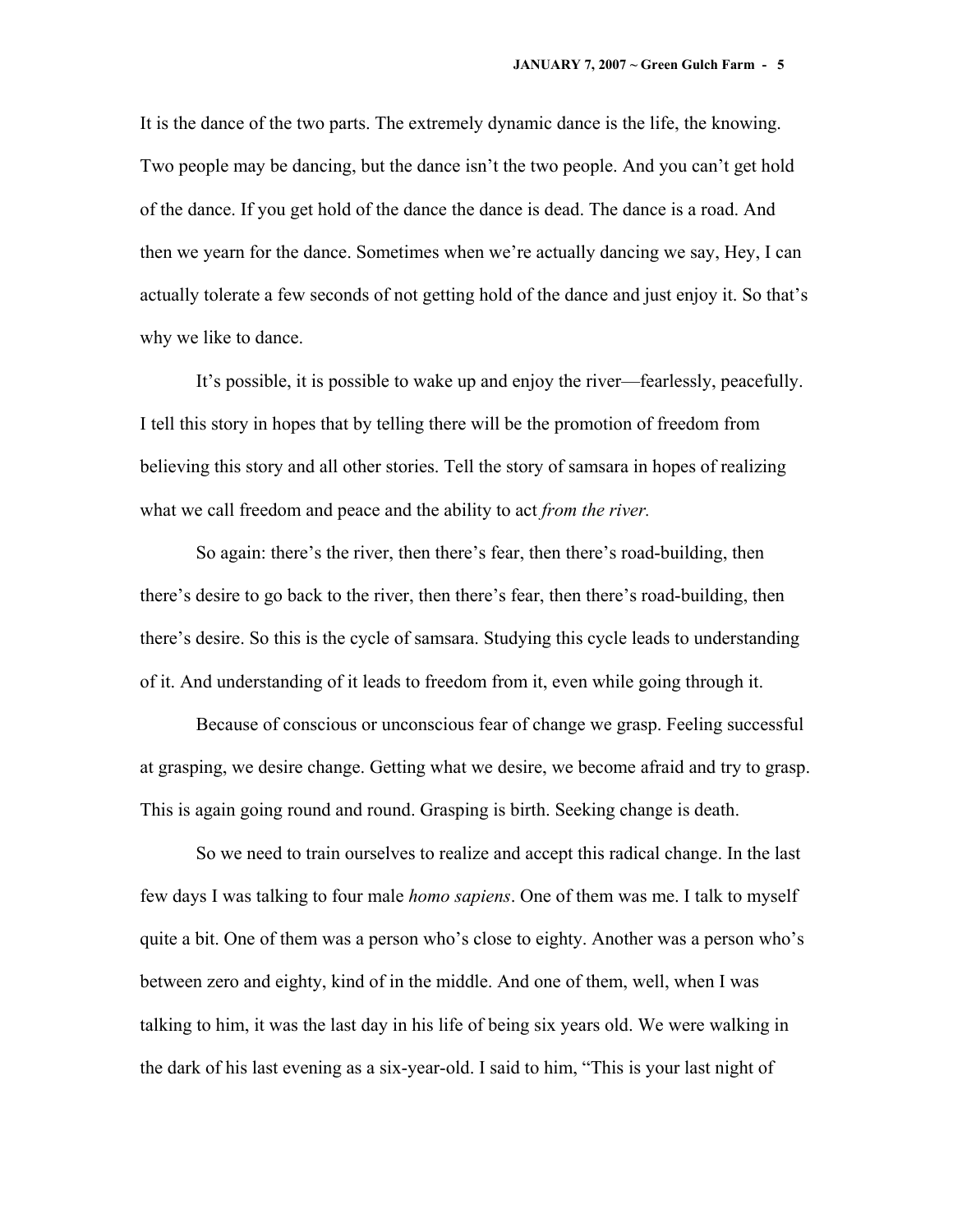being six, how do you feel?" He said, "I feel sad; I liked being six and now I'm going to lose it." He could sense the river a little bit. Then I heard from a man who was very sad also. He was crying because he misses being in the place where he was born. Now he's here; he was not born here. In the place where he was born they have very nice things. One thing they have is very nice croissant shops. He was just having some delicious pastries there a few days ago. And he was missing that. He was sad. He was crying. Then I talked to a person who was, like I said, getting to eighty years old. He was sad about losing just about everything.

I'm losing quite a bit too. I'm losing my ability to speak. You may or may not notice it. My mouth doesn't work like it used to. My speech is becoming slurred. The tongue doesn't quite come up to the task anymore. The lips are kind of limp and unresponsive. Change. Loss of today. We're going to lose it pretty soon. Loss of each moment. Loss of our whole life up till now. Sadness is an offering of our wisdom body to help us go back to the river. It's a lubricant to help dive into the present moment of change. At the fullness of opening to our sadness we can open to change as it manifests as a moment of freshness. So fresh we have not yet tried to get hold of this ungraspable, extremely dynamic interplay between our body and the world which is our life, which is our knowing, which is our experience.

So sadness is a help. It comes when we're holding on to what is no longer around. Sadness is coming along and saying, Would you please come and live *now*. Take this, feel this and come back to the present of the river. If we would open to it then we get to deal with the present. And that's where we train. We train to realize our life and become free of our stories. It's where we find the current story. Where we're not distracted by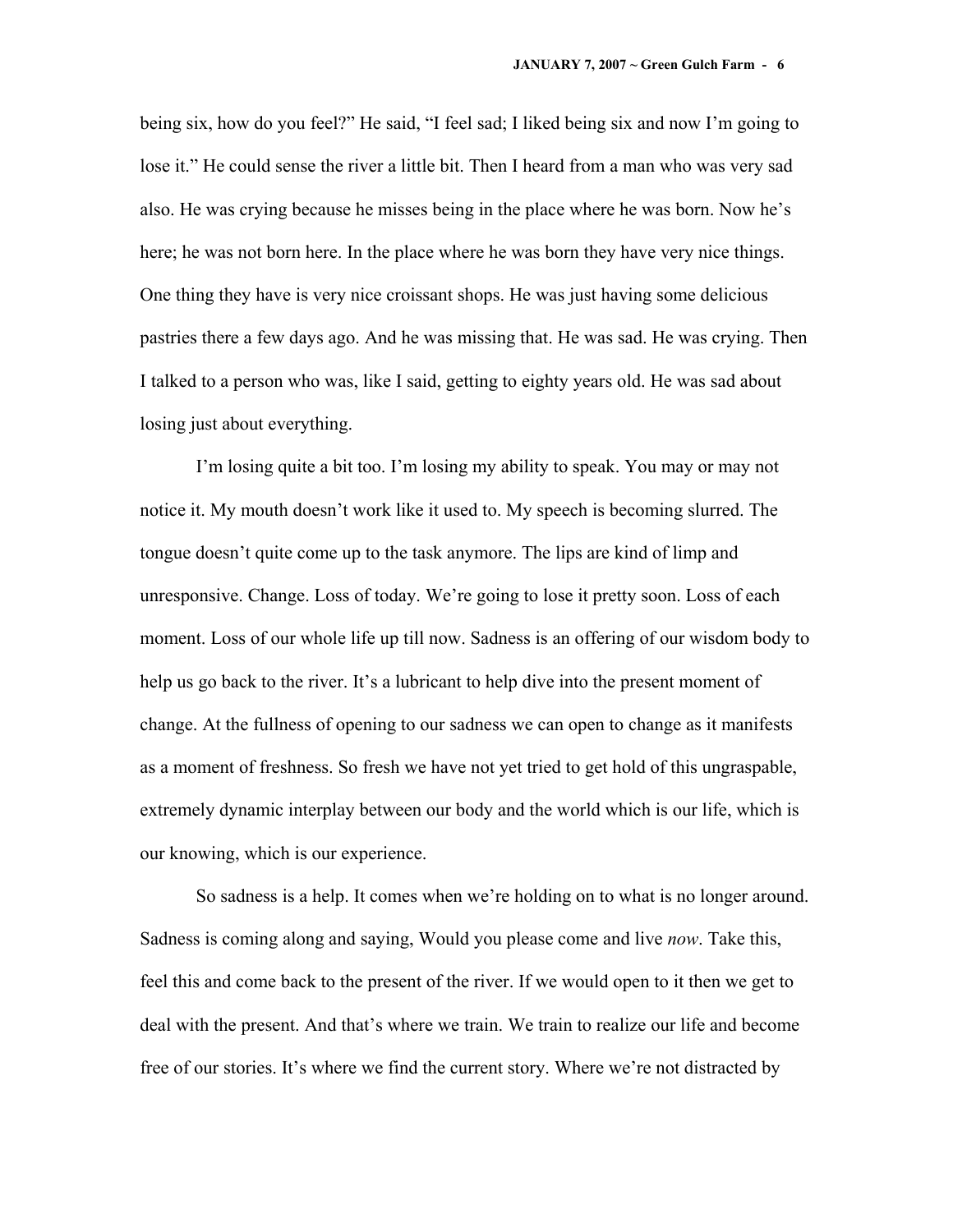holding on to old stories which we don't have anymore. We can just deal with the present story, the present mental activity.

Right now each of us has an active mind. We are knowing, we are experiencing, we are living. We know, we sense the presence of each other, right now. We do. And that sense of being together, of living together, that's our life. We don't have a life in addition to being aware of living together. And we have the ability to actively imagine a story about this.

And I will imagine, I will. I have a mind. You have a mind. Everybody's got to have a mind. And the mind has this amazing function: it can make a story [snaps fingers], very quickly, upon every moment of experience. Sometimes it takes a little bit of time. "Is this a friend or enemy…let me check a little more data here. I'm not sure... He's not smiling, he's not frowning, not winking. I'm not sure if he likes what I'm saying. This is somebody to watch out for, because I don't know if he's a friend or not." That's my story. I make up these stories about everybody and everything I meet. And I desire to go back to the river rather than deal with my stories about everybody. Then I get back to the river and say, No thank you, and go back to do stories again.

Story is our basic action of life. It's the basic form of what we call karma. Karma's basically mental. It's cognitive action. Karma is a cognitive representation of your relationship with the world. I have a story right now that you do have a relationship with the world. You have a body, your body interacts with the world, you become a knowing, experiencing being. Once you have this experience you have the ability to make a story about that relationship. That story is a cognitive representation of the relationship which you actually *do* have with the world. You can't grasp the actual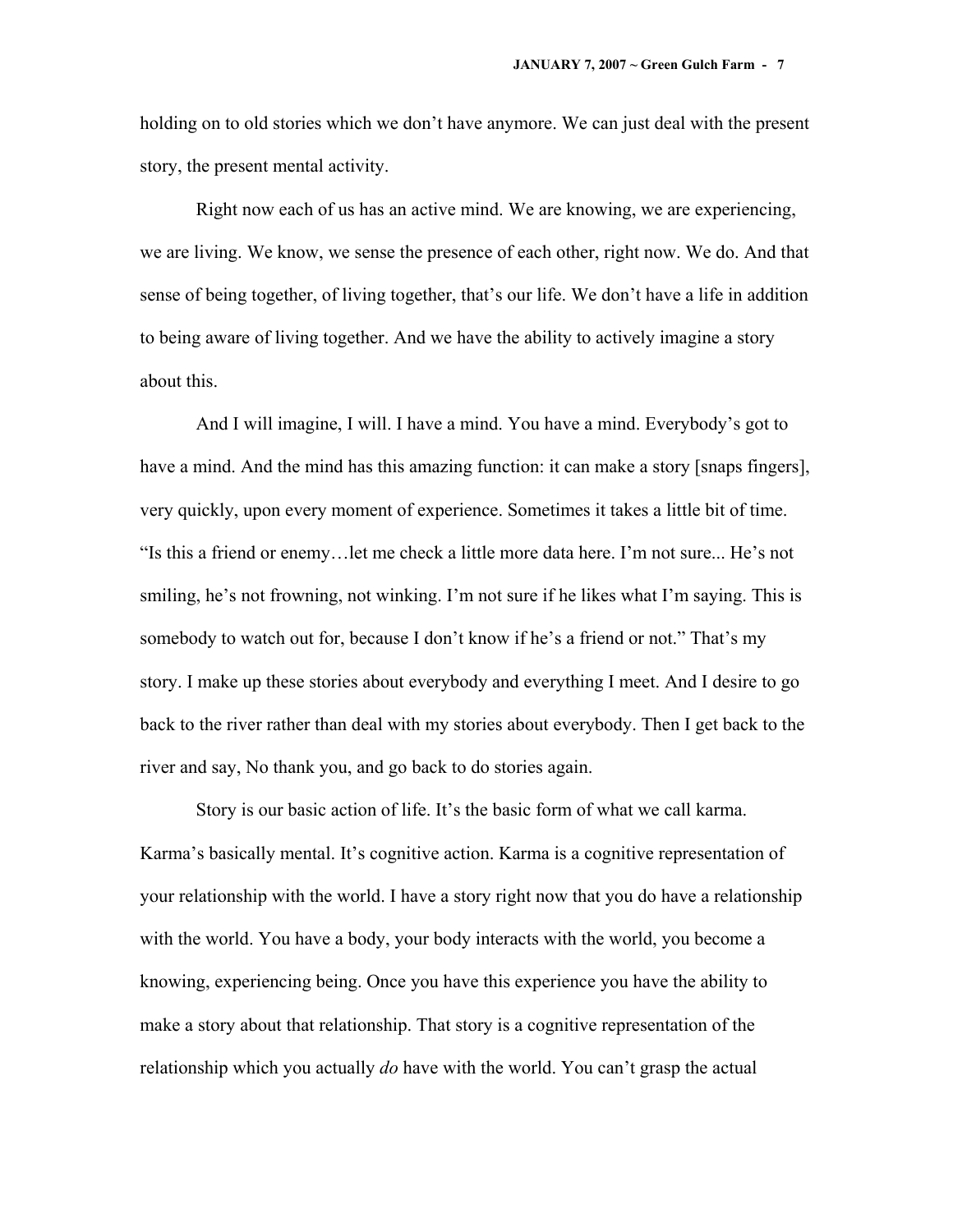relationship. And that's quite frightening…so you make a cognitive version of it which encloses the relationship in a nice little package. This is the same as a cognitive representation of your life because your life is your relationship with the world. We do not have a life separate from the world. We then construct upon this relationship--this unconstructed relationship--we impose, we project, we overlay with karma. And this activity has consequence, of course. Believing it heavily reinforces and weights the consequence.

So a big part of the training in becoming free of fear and desire, plus all the unskillful behaviors that arise in the cycle of fear and desire. The freedom from this entrapment is to study the process, to notice what is the current story you have. --What is the story, what is the story, every moment there's a story. You never don't have a story, you never don't have a picture, a history, a herstory of what your relationship with the world is. And every story has a consequence. Your mind does this thing called imagining your relationship with everybody--each person and every person and all subgroups and all whatever. You do this with incredible, wondrous creativity. We all do. And if we're not studying this process, if we're not noticing these things, (there's the fire and brimstone part of the talk)…if you don't notice what you're doing, then one of the things that happens is what's called hindrance, karmic hindrance. An obstruction arises from your actions, from your imagination of your relationship which you don't attend to but believe. You don't look at it, you just believe it.

This is my karma. Watching it has the consequence of illuminating it. Not watching it has the consequence of darkening it and creating obstructions to becoming free, obstructions to understanding, obstructions to experiencing our life directly. And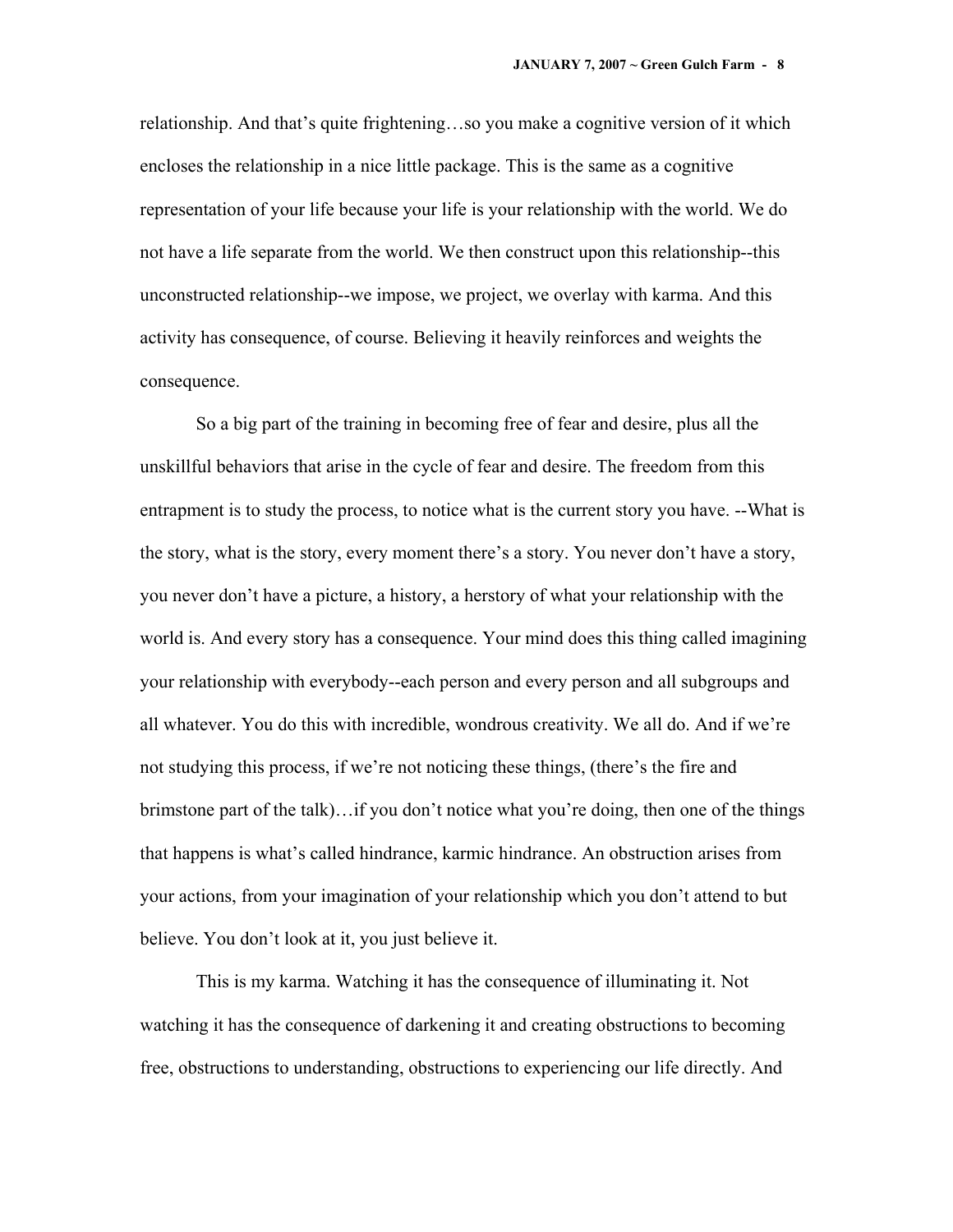when we experience directly with understanding, we are not *afraid*…*of the river!* We can still imagine that the river's a road, but we don't do it out of fear. We do it out of going to talk to the other people who are on roads and telling them how to study the road-building so they can have access to the river with fearlessness. We do it out of wanting to tell them how they can build roads and work with roads without desiring to go back to the river... because they never left it. If we study our karma, if we study our mental activity, which infuses our verbal and our physical postures, we can become free of the fear of the river and free of attaching to the road-building which we still have to do in order to talk to people. And we do want to talk to people who are afraid of the river. Once you're even starting to get a little bit free of the fear of the river you want to talk to people who are. You want to give them the gift of fearlessness and invite them to come home to the waters of change. You want to show them that you can be there with them and not be afraid. We actually do live there all the time, quite nicely. But we *exile ourselves from it* because we're afraid, because we think we must be able to hold on to our self, which is not true. It's just our habit. There are reasons for having the habit, but anyway, there's a possibility of becoming free of it. That's a claim.

And I propose that there's three ways to validate that claim. One is by scripture, either oral scripture, oral transmission, or reading the scriptures of the tradition, not just the Buddhist tradition. You can also read it in the neurophysiology, neuropsychology, evolutionary psychology literature. You can read it a lot of places. Another way is by reasoning. And the third is by direct experience.

So…how we are today is important. But what's really important is…what we're doing right now. And *we are* doing something, right now. It's not just that that's